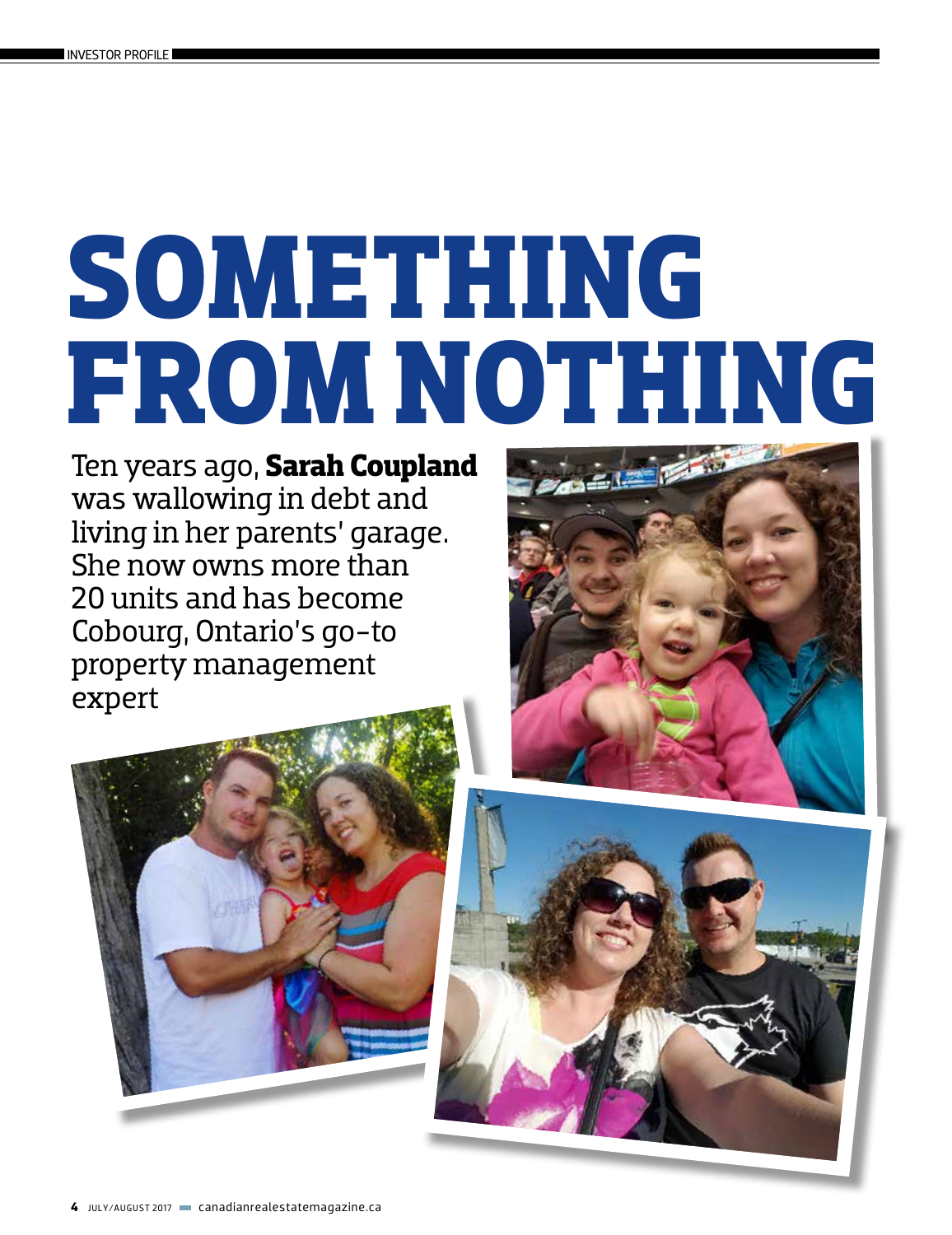For completing university in<br>
2004, Sarah Coupland found<br>
herself in the same position as<br>
a lot of recent grads: peering<br>
out at the world from under<br>
the shadow of Mount Debt. Her fast-paced, 2004, Sarah Coupland found herself in the same position as a lot of recent grads: peering out at the world from under commission-based sales job coordinating reservations for the upscale Ste. Anne's Spa in Grafton, Ontario, provided a robust income, but in order to get out of the red, Coupland had no choice but to move back into her parents' home in Cobourg.

"I had planned to live there for six months

"I wasn't going to go out and date somebody so I could buy a house," she laughs, "so I went for the tenant option and started looking for income properties."

### **A little help**

Coupland searched for an income property that fit her budget, eventually deciding on a duplex in Cobourg that would set her back \$142,000. "It was the biggest dump," she says.

Like many young investors trying to get a toe on the slippery first rung of the property

"I thought, why didn't I do this sooner? You're not at all held back by your own limitations when you start working with JV partners"

until I got on my feet," she says. "It ended up being three years."

While her student loans and daunting credit card balance were factors, Coupland's extended stay in her parents' garage had more to do with her future plans than her past spending.

"I decided that I did not want to be a tenant," she says. "I did not want to pay somebody else's mortgage. I wanted to save up and have my own house."

But with her debts devouring a significant portion of her income, financing wasn't going to be easy. Coupland met with a mortgage agent who could secure her a loan at 5%, but she would need to either find a tenanted, income-producing property or combine her savings with those of a domestic partner.

ladder, Coupland turned to her parents for assistance. A down payment was just out of reach, so her father offered to pay for it with his credit card. Coupland agreed to a cashback mortgage, and after receiving 4% back on closing, she paid off her dad and turned her attention to building value into the property and increasing its rentability.

"We basically had to gut the whole place," she says.

Coupland's father, who had previously converted his garage into the bachelor apartment she lived in, was eager to put his experience to work for his daughter. "My dad's pretty handy," she says. "I'm really handy now, but I was just learning then. He taught me how to drywall, how to tile, how to do plumbing."

More help would come in the form of Coupland's future husband, Jamie Lowry, who came on the scene two months before she took possession of the duplex. "I said, 'Well, if you want to keep dating me, bring your work boots and a hammer,'" Coupland says. "And he did."

The trio spent two months renovating the half of the duplex that would be tenanted and quickly rented it out. It took another four months of hard work before the side Coupland planned to live in was completed. But the trio's efforts paid off. Coupland had built up \$120,000 in forced appreciation.

"I went, 'Wow. This is kind of awesome. I need to do this again.'"

### **Hemmed in by success**

In 2009, Coupland and Lowry were living together and looking for another chance to successfully leverage their buy-fix-refinance strategy. They found and renovated another duplex, the forced appreciation of which allowed them to buy their first single-family home in 2010.

# 5 INVESTING TIPS

**Use partners.** You can grow much faster when you aren't held back by your own limitations.

**Delegate and outsource.** Build a team you can trust and use them.

**Surround yourself with others who are doing what you want to do.** You can learn from what others are doing and stay motivated in your real estate business. (I never miss Durham REI for these reasons.)

**Embrace continuous learning.** This allows you to be adaptable and better able to take advantage of opportunities.

*Involve your family. Give your kids the* best education in investing!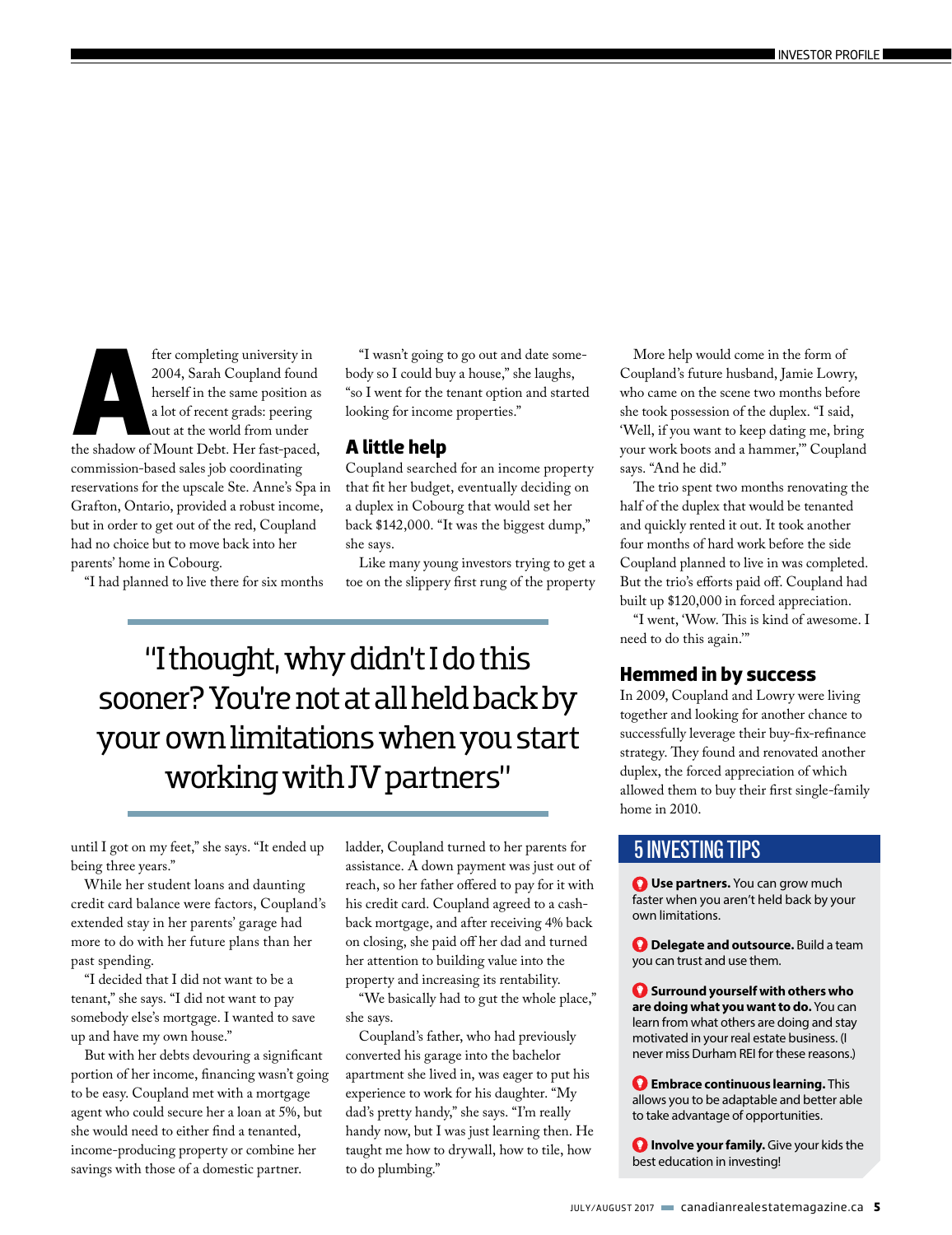





"It was going to be a flip," Coupland says, "but after renovating two duplexes – and we renovated the kitchen and the bathroom on the house – we were done." But the work put into the house, as well as four years of appreciation, was enough to significantly increase its value. In 2013, Coupland and Lowry refinanced it and purchased their first four-plex.

While the new property allowed them to enjoy a new level of cash flow, it was purchased turnkey, which ended up limiting their ability to expand their portfolio.

"When you buy a turnkey property, you have no way to pull your money out," Coupland says. "We had no money left to invest in anything. We had good cash flow, but we had no cash in our pocket. Going forward to buy additional properties after that was very difficult."

During a conversation with her lawyer, Coupland explained her financing difficulties. Well aware of the success she and Lowry had been having with their properties, he was able to connect her with an associate who agreed to help finance future deals.

The experience opened Coupland's eyes to the powerful combination of investor savvy and other people's money. Funds from her lawyer helped her purchase a second singlefamily home in 2015, and highly profitable joint-venture partnerships allowed her to buy two more multi-family units – a six-plex and a 12-plex – in 2016.

"I thought, why didn't I do this sooner?" she says. "You're not at all held back by your own limitations when you start working with JV partners."

# **New priorities, new opportunities**

In 2012, prior to the purchase of their first multi-unit building, Coupland and Lowry were preparing for the birth of their daughter,